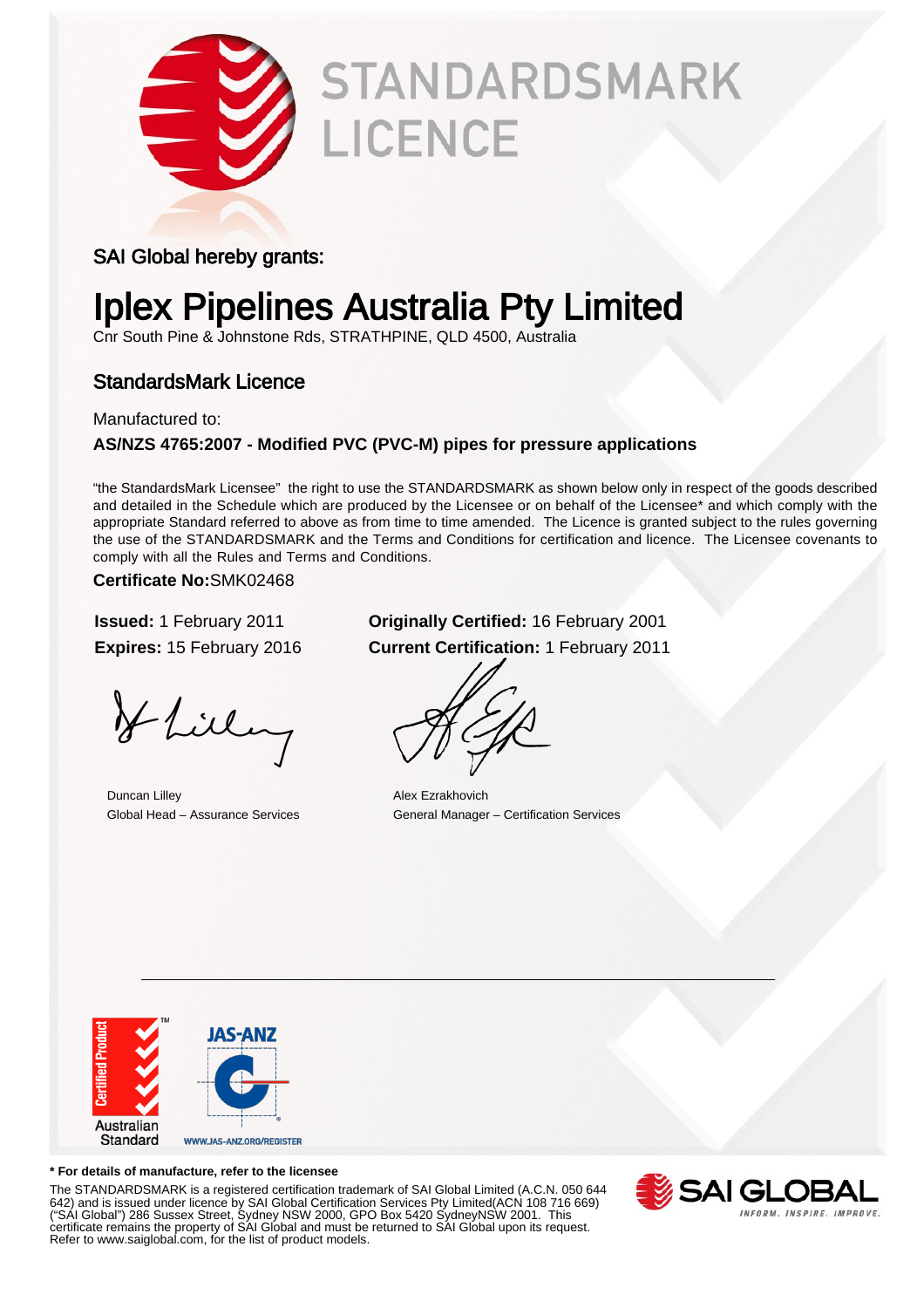## **SCHEDULE TO STANDARDSMARK LICENCE**

### SAI Global hereby grants:

# Iplex Pipelines Australia Pty Limited

Cnr South Pine & Johnstone Rds, STRATHPINE, QLD 4500, Australia

### StandardsMark Licence

Manufactured to:

#### AS/NZS 4765:2007 - Modified PVC (PVC-M) pipes for pressure applications

Model identification of the goods on which the STANDARDSMARK may be used:

| <b>Model Identification</b> | <b>Model Name</b>    | <b>Brand Name</b>      | <b>Product Description</b>                      | <b>Date Endorsed</b> |
|-----------------------------|----------------------|------------------------|-------------------------------------------------|----------------------|
| $PDH*$<br>$PDRR <^* >$      | Rhino S <sub>2</sub> | <b>IPLEX PIPELINES</b> | DN225 PVC-M<br>Pressure Pipe S2 RRJ             | 28 Jan 2011          |
| $PDH*$<br>$PDRR <^*>$       | Rhino S <sub>2</sub> | <b>IPLEX PIPELINES</b> | DN250 PVC-M<br>Pressure Pipe S2 RRJ             | 28 Jan 2011          |
| $PDH*$<br>$PDRR <^* >$      | Rhino S <sub>2</sub> | <b>IPLEX PIPELINES</b> | DN200 PVC-M<br>Pressure Pipe S2 RRJ             | 28 Jan 2011          |
| $PDH*$<br>$PDRR <^*>$       | Rhino S <sub>2</sub> | <b>IPLEX PIPELINES</b> | DN <sub>100</sub> PVC-M<br>Pressure Pipe S2 RRJ | 28 Jan 2011          |
| $PDH*$<br>$PDRR < \gt>$     | Rhino S <sub>2</sub> | <b>IPLEX PIPELINES</b> | DN150 PVC-M<br>Pressure Pipe S2 RRJ             | 28 Jan 2011          |
| $PDH*$<br>$PDRR <^*>$       | Rhino S2             | <b>IPLEX PIPELINES</b> | DN450 PVC-M<br>Pressure Pipe S2 RRJ             | 28 Jan 2011          |
| $PDH*$<br>$PDRR <^*>$       | Rhino S <sub>2</sub> | <b>IPLEX PIPELINES</b> | DN500 PVC-M<br>Pressure Pipe S2 RRJ             | 28 Jan 2011          |
| $PDH*$<br>$PDRR <^*>$       | Rhino S <sub>2</sub> | <b>IPLEX PIPELINES</b> | DN300 PVC-M<br>Pressure Pipe S2 RRJ             | 28 Jan 2011          |
| $PDH*$<br>$PDRR < \s >$     | Rhino S <sub>2</sub> | <b>IPLEX PIPELINES</b> | DN375 PVC-M<br>Pressure Pipe S2 RRJ             | 28 Jan 2011          |
| PPH <sub>&gt;</sub>         | Rhino S1             | <b>IPLEX PIPELINES</b> | DN100 PVC-M<br>Pressure Pipe S1                 | 28 Jan 2011          |
| PPH <sub>&gt;</sub>         | Rhino S1             | <b>IPLEX PIPELINES</b> | DN200 PVC-M<br>Pressure Pipe S1                 | 28 Jan 2011          |
| PPH <sub>&gt;</sub>         | Rhino S1             | <b>IPLEX PIPELINES</b> | DN225 PVC-M<br>Pressure Pipe S1                 | 28 Jan 2011          |
| PPH <sub>&gt;</sub>         | Rhino S1             | <b>IPLEX PIPELINES</b> | DN125 PVC-M<br>Pressure Pipe S1                 | 28 Jan 2011          |
| PPH <sub>5</sub>            | Rhino S1             | <b>IPLEX PIPELINES</b> | DN <sub>150</sub> PVC-M<br>Pressure Pipe S1     | 28 Jan 2011          |
| PPH <sub>&gt;</sub>         | Rhino S1             | <b>IPLEX PIPELINES</b> | DN250 PVC-M<br>Pressure Pipe S1                 | 28 Jan 2011          |

**Certificate No:** SMK02468 **Issued Date:** 1 February 2011

This schedule supersedes all previously issued schedules

#### **\* For details of manufacture, refer to the licensee**

The STANDARDSMARK is a registered certification trademark of SAI Global Limited (A.C.N. 050 644 642) and is issued under licence by SAI Global Certification Services Pty Limited(ACN 108 716 669) ("SAI Global") 286 Sussex Street, Sydney NSW 2000, GPO Box 5420 SydneyNSW 2001. This certificate remains the property of SAI Global and must be returned to SAI Global upon its request. Refer to www.saiglobal.com, for the list of product models.